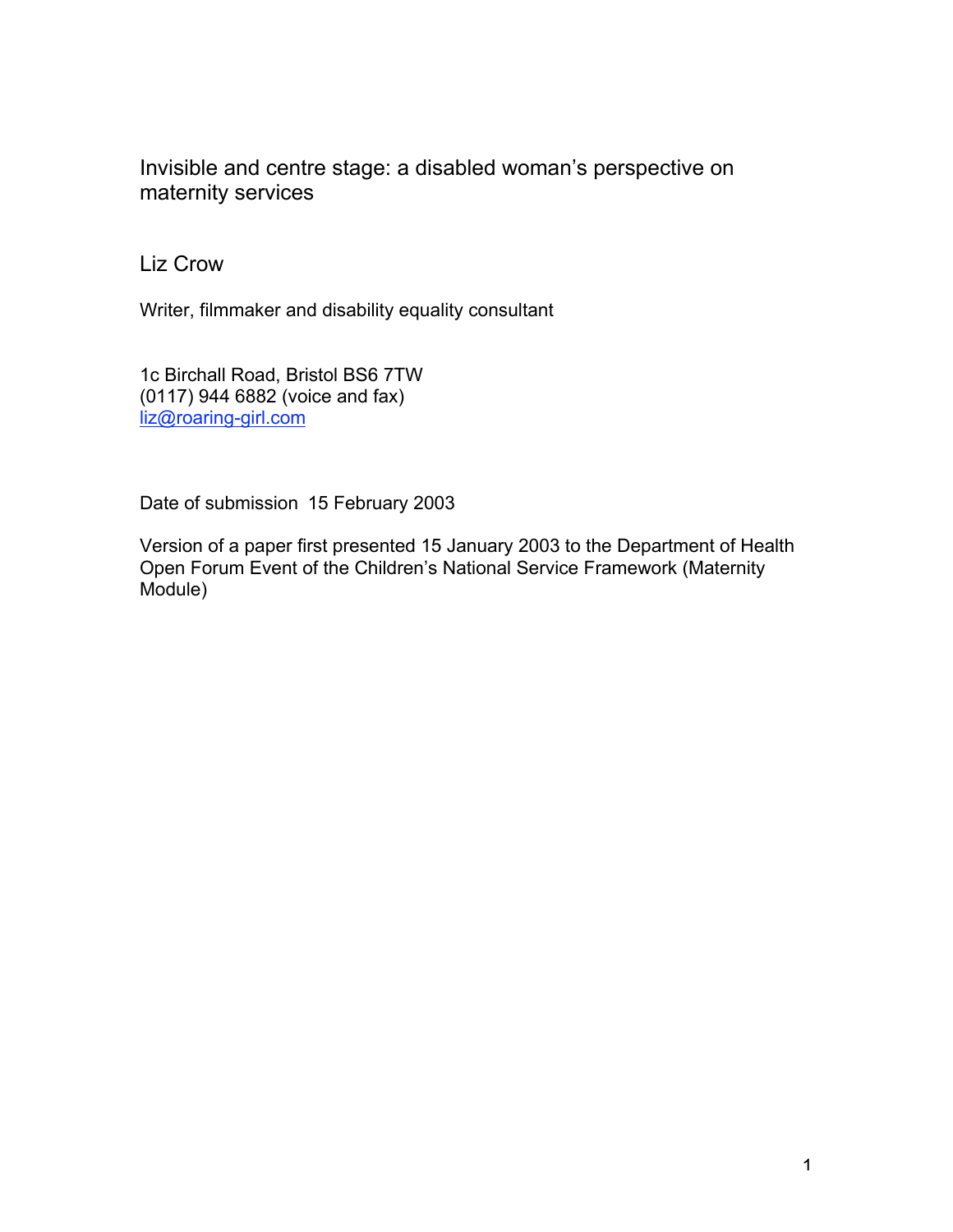Invisible and centre stage: a disabled woman's perspective on maternity services

This paper is based on a presentation made to the Department of Health Open Forum Event of the Children's National Service Framework (Maternity Module) in January 2003. It is a disabled woman's experience of pregnancy, birth and the maternity services.

This time last year when my daughter was four months old, I carried her strapped to my front in a sling. I went out and about with great regularity, displaying new baby and new motherhood and wheeling proud, and whilst there would be some clucking, mostly what I received were slightly odd looks. On a particular day we were at the newsagents, a shop I'd been using for at least a couple of years. At the till, the woman who'd worked there throughout blurted out "Oh god, it's a baby! I thought it was a teddy bear."

When I was pregnant, it was not much different. In my ante-natal class, one woman wondered aloud whether *every*one was approached by complete strangers asking when it was due and they all nodded and laughed in recognition. But, no. Not once did it happen to me. Hugely pregnant, I would go into John Lewis and still people would say "What a lovely wheelchair" and "How does it work?"

It seems that people struggle to see me as a mother or a potential mother. And, given this fundamental perception that, as a disabled woman, I cannot be these things, then it's no wonder when it comes to maternity services, I'm on the outside.

This paper is my personal perspective on maternity services and I have to admit that my happiest recollections of pregnancy and childbirth are when maternity services and I were apart.

Below, I tell you about some of my experience of pregnancy and birth. A brief background to this: I am a full-time wheelchair user and a part-time employer of personal assistants who provide the assistance I need with various aspects of daily living. This was my first pregnancy, long awaited and keenly sought. Labour began as a home birth with a birthing pool, later becoming an emergency transfer to hospital and a caesarean.

I will use my experiences to illustrate a set of guidelines for you to use in your own work in maternity services, whether this is developing policy or working with individual women.

Some of my experiences were good and I will include them here, but the majority were hard graft. Whatever the truth, I was perceived by professionals as the first pregnant disabled woman and the response was largely one of un-ease, even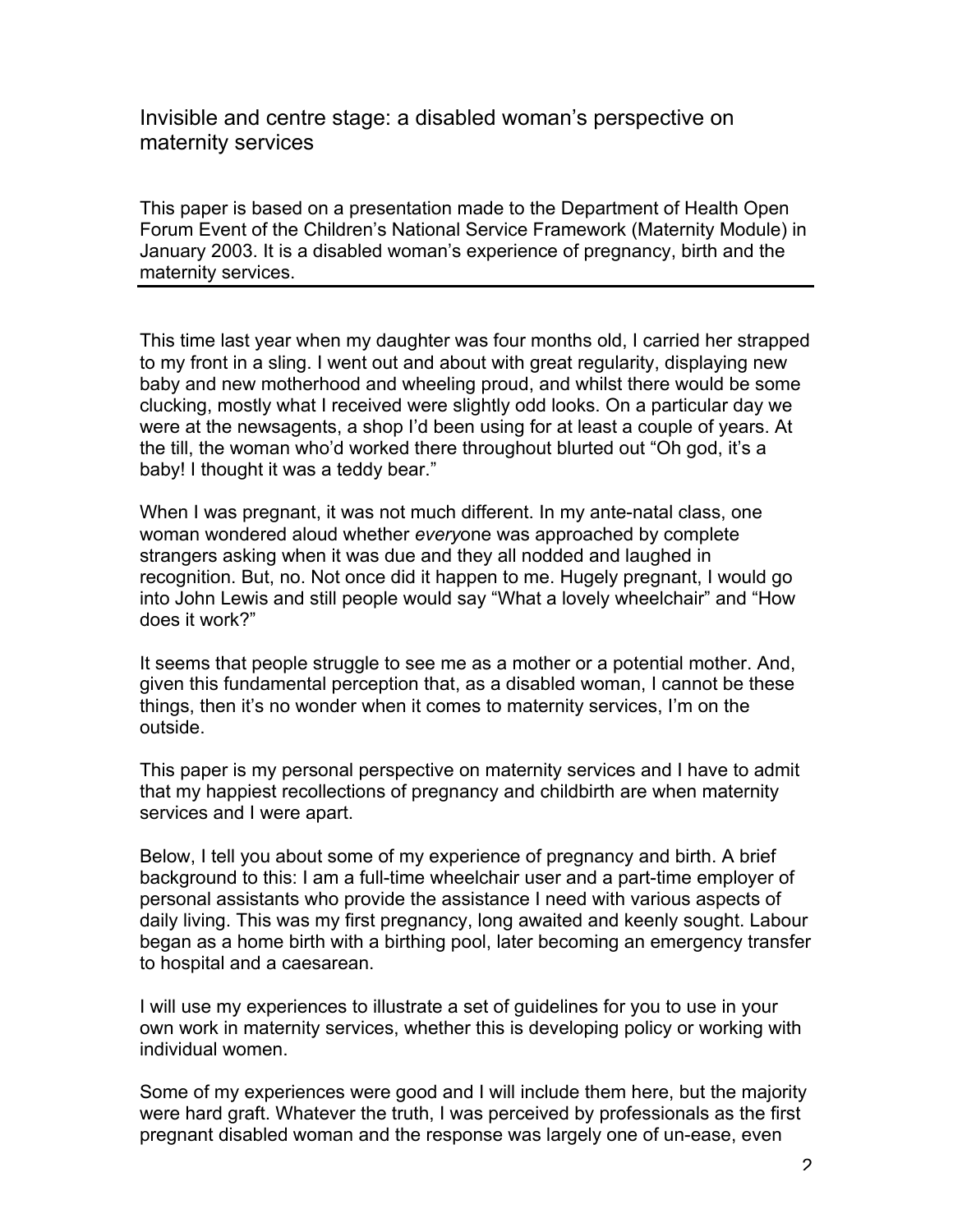panic. There's a conundrum in my experience, because if, as a disabled woman, I was largely invisible in policies and working practices, as soon as I was noticed, I became centre stage. At the time, I wrote in a journal: "I want to be a pregnant woman - not a problem, not a phenomenon".

So here are my guidelines.

## **Guideline 1: Relax**

Do not feel threatened – diversity is a good thing. Without diversity, we grow stale and we limit the range of imagination, of possibilities and contributions. Do not feel threatened, because people are both different and very much the same. My perspectives, experiences and strategies are tied in to being a disabled woman, but my days now are filled with the standard fare of motherhood: I change nappies, do piles of washing, go to the park, I give and receive cuddles and of course I *know* that my baby is as good as it gets.

When I am on the outside needing to get in, what I see is a lot of people missing the point. My being on the outside is not about me, but about them. It's about the assumptions and the ways of working that exclude whole groups of people. Tackling that exclusion, by introducing inclusive practice, is not about making 'exceptions' or meeting 'special' needs. (It is only when they are not provided for that needs become special.) In maternity services, inclusion is about achieving a state where I can primarily be *pregnant* – not because I am the same as nondisabled pregnant women, but because my needs are just as integral to planning and working practices as theirs.

I still aim to believe in a world that will work towards this simply because it's the right thing to do. But even where that's absent, we are talking of public money, public organisations, public employees, all existing to serve the client group. And, with the Disability Discrimination Act, which has been around since 1995, despite appearances, inclusion is no longer a voluntary exercise<sup>i</sup>.

## **Guideline 2: Decide to become inclusive**

Make it your starting point and an absolute requirement.

From early pregnancy, I hoped for a home birth. As for any woman, I knew that nothing was guaranteed, so I visited one of two local hospitals to check on facilities. The staff were kind, but I was dismayed. I would not be able to lift my own baby from the cot provided, all meals were self-service, the only accessible loo was down several corridors, and there was no accessible bath or shower. After how ever many hours in labour I would be unable to wash and would be expected to use a bedpan for several days. The clinical environment, with hospital beds and surgical trolleys, left me overwhelmed by years of medical experiences and my worst fears of hospitals.

## **Guideline 3: Think of the impact**

Remember that the impact of maternity services on an individual is affected by their experiences and circumstances.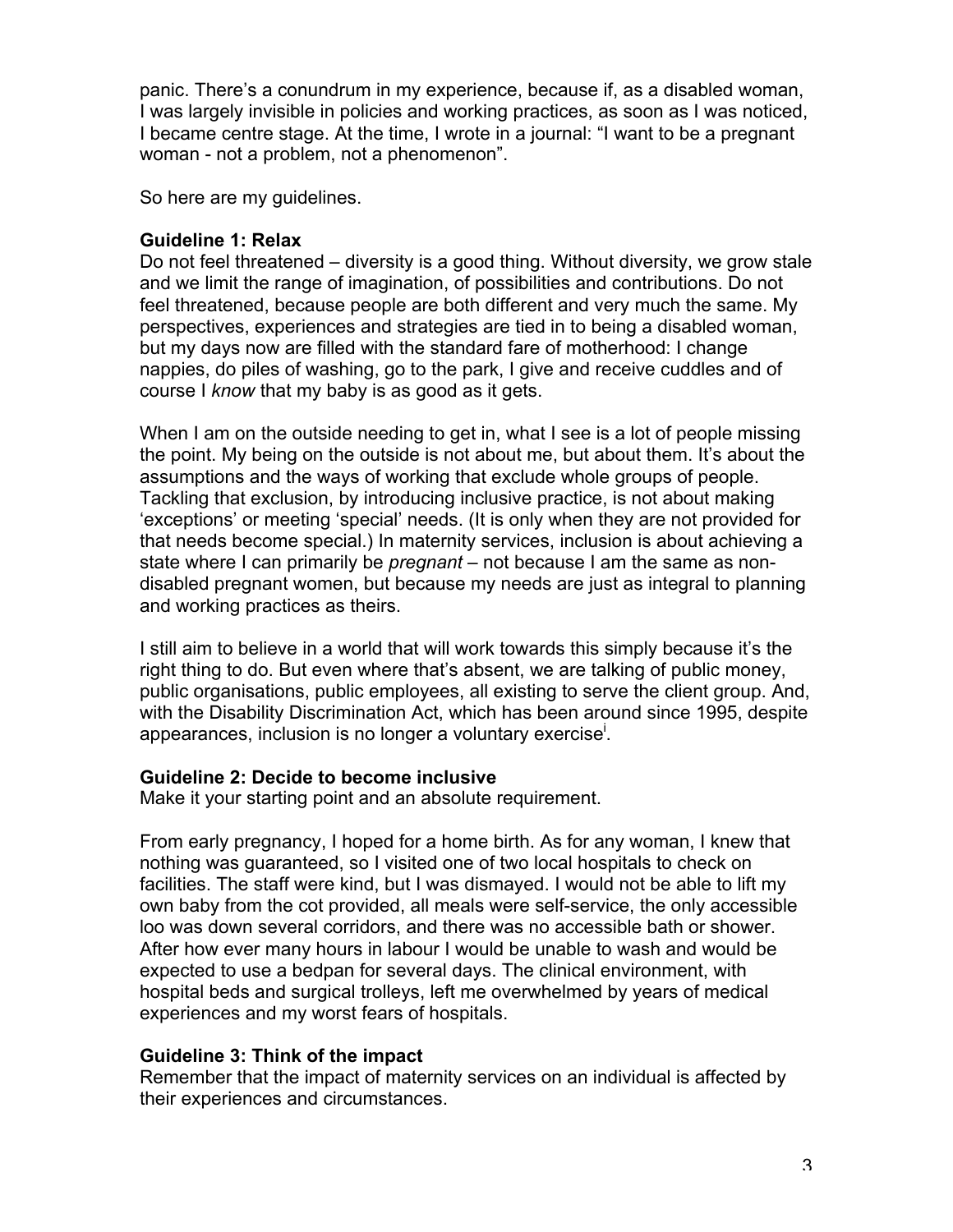So I visited the other hospital and the experience could not have been better. This time I was welcomed to a newly refurbished delivery suite – it felt unclinical, there was an accessible loo, hoists were on tap, and there was a wheelchair accessible room on the post-natal ward. Best of all was the greeting: I was listened to by the midwives, offered suggestions and ultimately not required to apologise for anything.

## **Guideline 4: Talk and listen**

Recognise people's experience and expertise, often hard-won. These staff knew that I was the expert on my own situation.

If you are looking for a way into these conversations, the birth plan was very useful for identifying my needs and thinking through solutions in a very practical way. It would have been even more useful introduced early in my pregnancy and could have been used as a planning tool, not just for labour but throughout anteand post-natal care and by a range of professionals and support workers.

But back to hospitals. Hospital two, with its excellent physical access and welcoming approach, was a role model of how to get it right – until the post-natal ward became involved. They refused to admit my personal assistants on grounds that 'visitors' were not allowed outside set hours. I was told that midwives would (apparently) meet my access needs throughout my hospital stay and that there was no room for negotiation on this. Having just given birth, I would be faced with the prospect of training a random set of PAs on the intricacies of my personal needs. The hospital made no attempt to find solutions, but expected me to 'fit' their facilities and routines. Until two weeks before my due date, I had no hospital cover at all. If I had gone into premature labour or had a medical emergency, neither hospital could have given me adequate medical care.

When I wrote formally to the hospital about my treatment, their response was defensive and legalistic. No mechanism seemed to exist for constructive outcomes. Whilst my overriding motivation was to try and prevent similar events happening to women in the future (although an apology would also have helped), theirs was to avoid litigation. Ironically, by refusing to work constructively and improve their practice, the hospital missed an opportunity to set up preventative measures which would have *reduced* the likelihood of future litigation.

#### **Guideline 5: Learn from experience**

When things go wrong, *use* the experience to improve your practice for the future.

Ultimately – and against all predictions – I registered with the first hospital. The physical access continued to fill me with trepidation, but in the end the staff there determined they would make the best of a bad job. They made room for me on the *ante*-natal ward where facilities were *slightly* better, found me a commode (which was some improvement on a bedpan), worked hard to protect my privacy and listened carefully to my explanations of what I needed.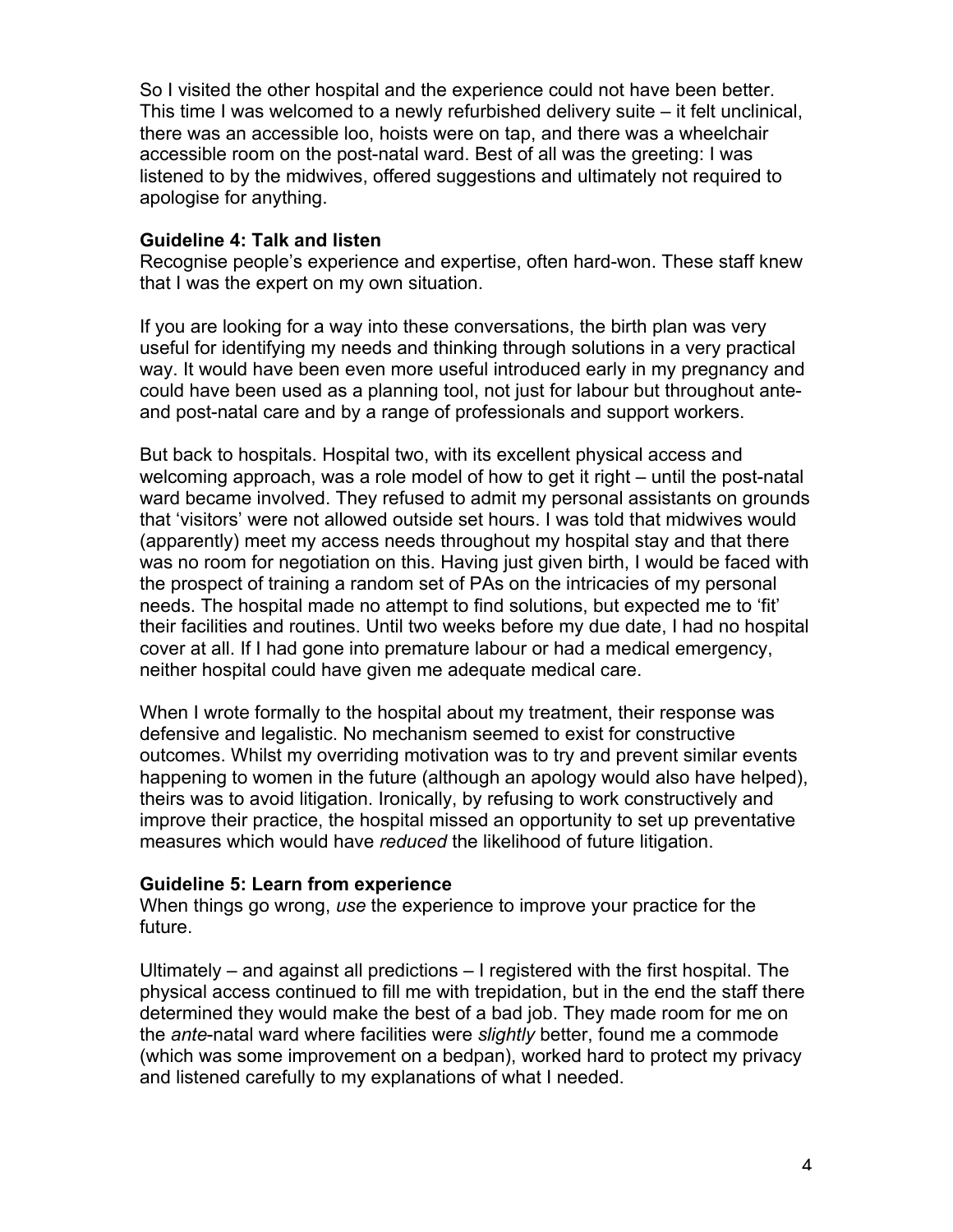### **Guideline 6: Assume solutions exist**

Be creative. Remember that rules can be broken and bad protocol can be got round.

In the latter stages of pregnancy, I attended two ante-natal classes – one run by the health authority, the other by the National Childbirth Trust. True to form, both involved elements of panic. I was already booked on the NCT class, access discussions already held, when they started to become anxious, suggesting I might attend another more accessible class two hours' drive away, or perhaps accept a refund. We resolved it, but it was a definite blip.

The health authority classes were held in a building where I had to take a separate, convoluted route in and sit in an allocated space until, week by week, I felt increasingly different and alienated from the women around me. Throughout, the physiotherapist would single me out for public questioning. She would talk about carrying our babies, feeding, changing nappies, putting them to bed, then turn specifically to me and ask how I would cope, what arrangements had I made. Perhaps she had guideline 3 in mind, but *when* she talked and listened, it lacked all subtlety and privacy.

#### **Guideline 7: Remember your power**

 As an individual, you have power to wield for good or bad. In pregnancy and childbirth, most of my highest highs and my lowest lows were defined by individuals.

At the final ante-natal class, the same physiotherapist told us about the 'reunion' planned for September. It would be held down in the lounge at the same church hall. Then she suddenly realised that 'down' meant steps, there was no ramp, could I walk, would I be carried? I wanted to shout No, *you* solve it, it's your job. Out loud, she wondered whether they could move to another room, except that the lounge was *so* much more comfortable, until it felt as though I would be responsible for everyone else's hardship.

#### **Guideline 8: Take responsibility**

The situation is your responsibility and the struggle will be much simpler for you.

There *were* times when I was not battling alone. My lead midwife began to fight my corner with the hospitals. As she put it, she was quite taken by the challenge, but it left a bitter taste. Her involvement was crucial. I *had* to fight what was happening because the arrangements were vital to my well-being and that of my baby. But, at the same time, I worried about clashing with the very people whose job it would soon be to support me through labour.

Back in the early stages of pregnancy, the subject of screening was raised at every ante-natal appointment, although it was stated clearly on my notes that I did not want any testing. As a disabled woman, I have thought harder than most about impairment and its realities. Screening is a judgement on me and my friends and all the people who never made it and every time testing was raised I felt a visceral reaction.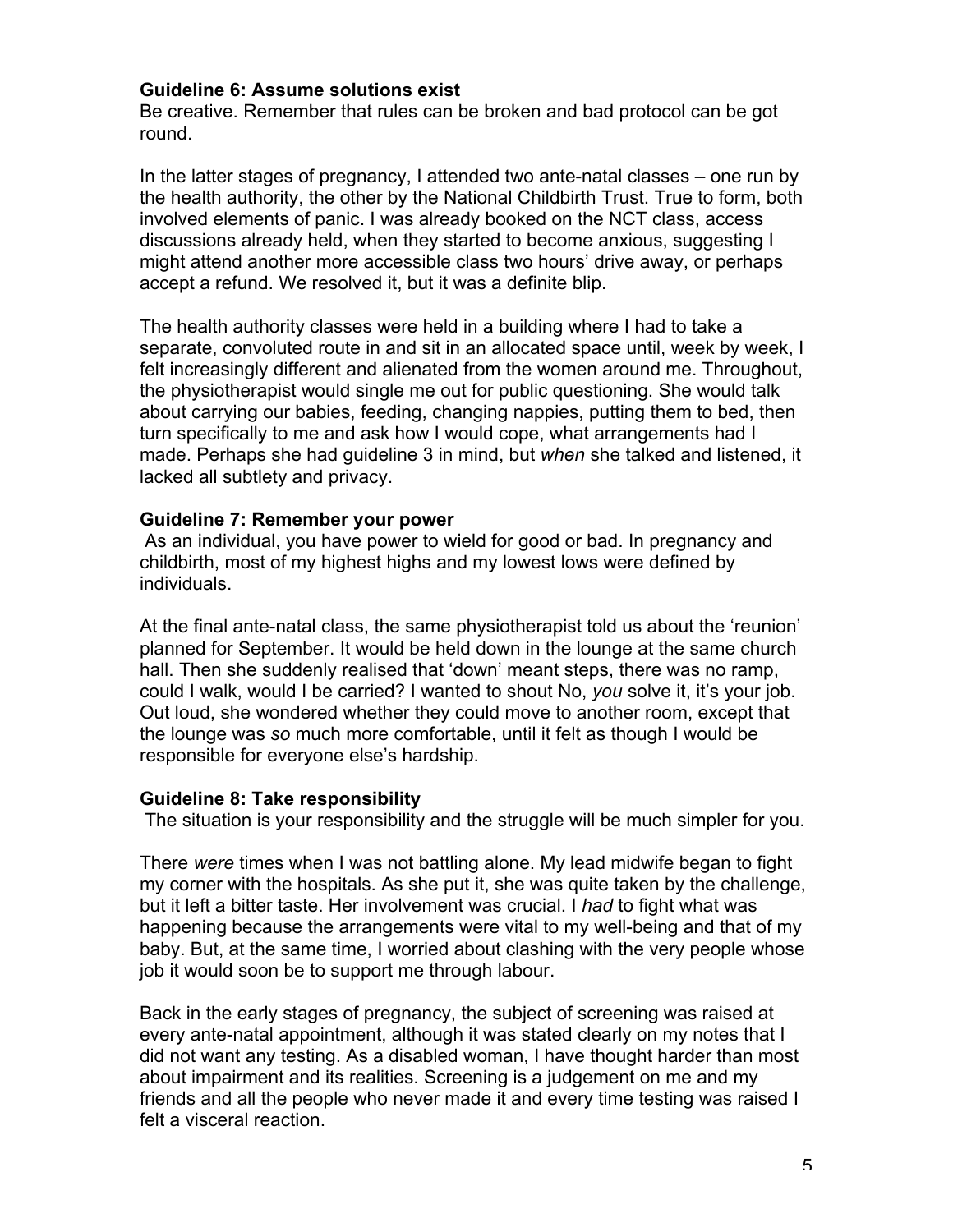To explore the very complex subject of screening is beyond the scope of this paper<sup>2</sup>, but regardless of your opinions on the merits and demerits, the fact is that maternity services, like the rest of society, are founded on a basic fear of impairment. When tests are carried out and people are supported in deciding on a course of action, or inaction, nothing in that process is neutral - the very language is steeped in bias: 'abnormalities', 'anomalies, 'defects' – every aspect is culturally constructed.

## **Guideline 9: Question your ideas**

Do not assume that your ideas are neutral or shared by every woman.

As I reached the eleventh hour of pregnancy, there was another panic. The health authority's manual handling department got wind that there was a disabled women hoping for a water birth and based at home. Suddenly they were demanding that a hoist be erected on site. I was not asked about my impairment, whether I might have difficulty getting in or out of the pool, or whether there might be risks associated with my impairment. The department was not prepared to listen or negotiate. $3$  Although the midwives were not keen on using a hoist, to avoid possible legal repercussions, I gave in. Subsequently, the midwife called to confirm arrangements: Did I know where to hire two hoists? There would be one required in my home and a second at the hospital in case of emergency transfer. Oh, and by the way, the invoice would be sent direct to me.

In the event, the layers of bureaucracy delayed things to a point where I was crouched on the kitchen floor, mid-contraction, when they finally phoned up ready to deliver it. I could not speak at the time, but when my birth partner told them it was inappropriate, it was officially recorded in my notes that I had refused the hoist. Later, after a hospital transfer, I found the second hoist waiting for me, hanging like a gallows over the bed in the tiny post-natal room. The staff spent the next four days cursing as they fell over it.

The last few weeks of labour were run through with panic – a stream of phone calls from midwives, hospitals, health visitors, social workers, manual handling – an excess of professionals. Just as all the other women went on maternity leave, my work began. Just as I most needed to rest and build up my energy for labour and motherhood, I was expected to problem-solve, make phone calls, even attend meetings. As other women turned their attention to birth, I was focused on battles.

## **Guideline 10: Think ahead**

Plan early and with maximum flexibility.

One place where early planning did happen, was in considering my potential access needs as a *parent*. Plans were made during my pregnancy for the fact that my personal assistance needs would change once the baby was born. The plans were purposely provisional, because I could not be certain of my needs at that stage, and it gave me a small confidence to know that they were in place, ready.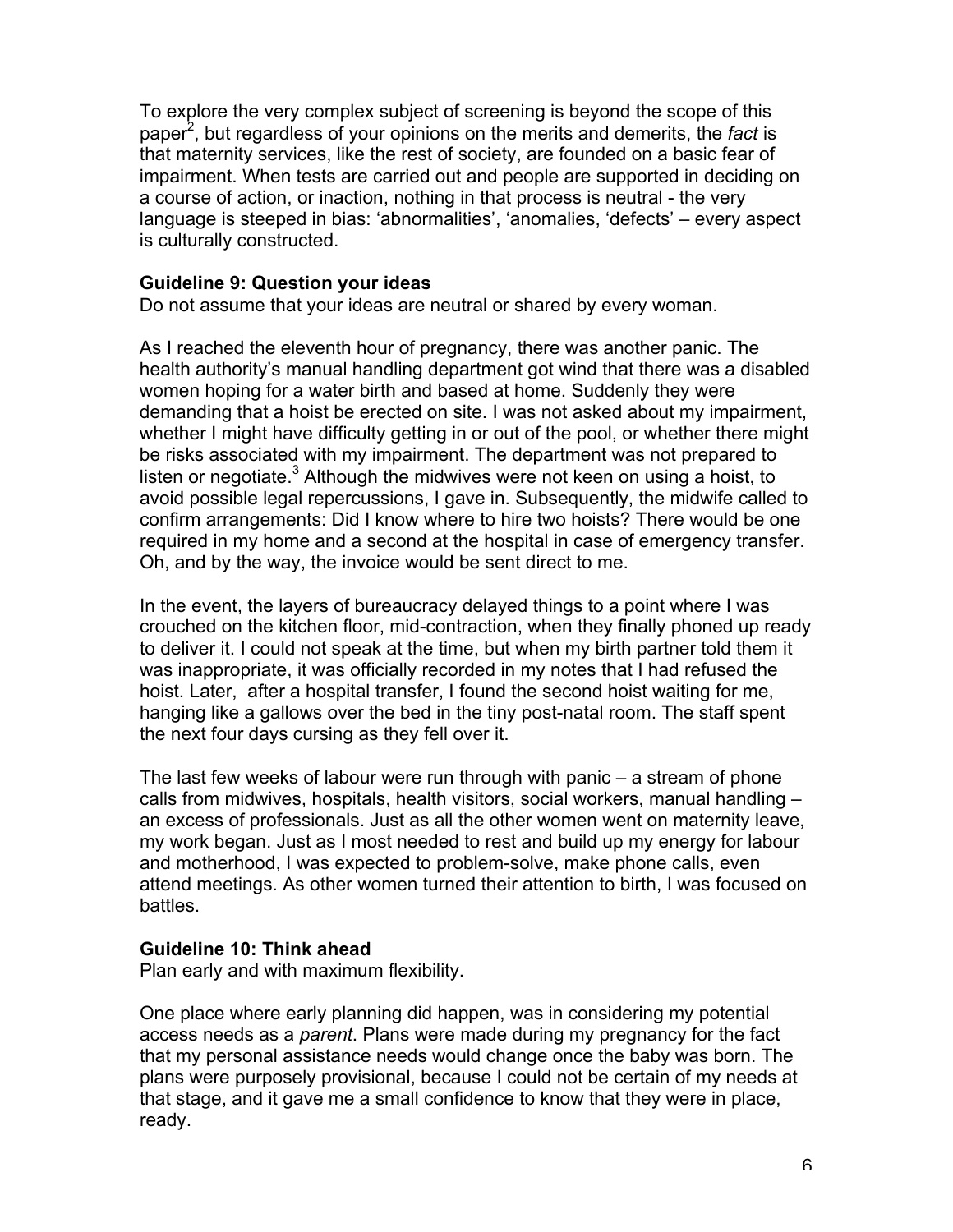But back to the hoist for a moment. It transpired that it was really nothing to do with me or concerns about my impairment. When the woman from manual handling asked me what if I had a heart attack mid-labour, not a known characteristic of my impairment (but thanks for the cheerful suggestion), it became clear that I was being used to push through a generic policy for all midwifery practice in the area.

This is a classic situation. Other women had had water births, some at home, and the question of safety had not been raised. When they heard about *me* they panicked; yet all my presence really did was expose *existing* inadequacies in the system. Their reaction made it seem as though the accommodation of disabled people was excessively complex and labour-intensive, when in fact it was generic policy that needed the attention.

**Guideline 11: Do not use disabled people to solve your policy failings** Or at least be honest about it when you do.

No one has been brave enough to answer this for me, but during the minutes it takes to lift a labouring woman into a hoist and out of a pool, what is happening to the baby whose head is clamped between her thighs?

If that thought is not horror story enough, here is another. It did not happen to me, but it is a true and recent story, and every pregnant disabled woman labours under its threat.

Penny is a disabled mother, living in Bradford. She is a full-time employer of personal assistants. When she became pregnant, social services stepped in and announced that the turnover of personal assistants would not be in the best interests of the child-to-be and that, under the Children's Act, it would be removed into local authority 'care'. Until four days before her caesarean was due, Penny had no idea whether she would in fact have a baby.

Inhumanity aside, the council's action showed a complete lack of understanding of the role of a personal assistant or how, as disabled adults, we manage our lives. The PAs were not there to care for the child, but to assist *Penny* to be a parent. The presence of her PAs specifically allowed Penny to create consistency and security for her baby.

I tell this story because, as you plan and put maternity services into practice, you cannot know the backdrop to every woman's situation. For some disabled women, there are immense issues at stake which will influence their every perception and experience of pregnancy and birth. Good communication and the removal of preconceptions are vital to providing a good and relevant service.

I also tell this story because, in it, every one of the guidelines I have raised was ignored, so that the authorities involved never did grasp the reality of this woman's situation. They did not start from a point of inclusive practice, of finding solutions, they did not listen and certainly did not recognise Penny's expertise.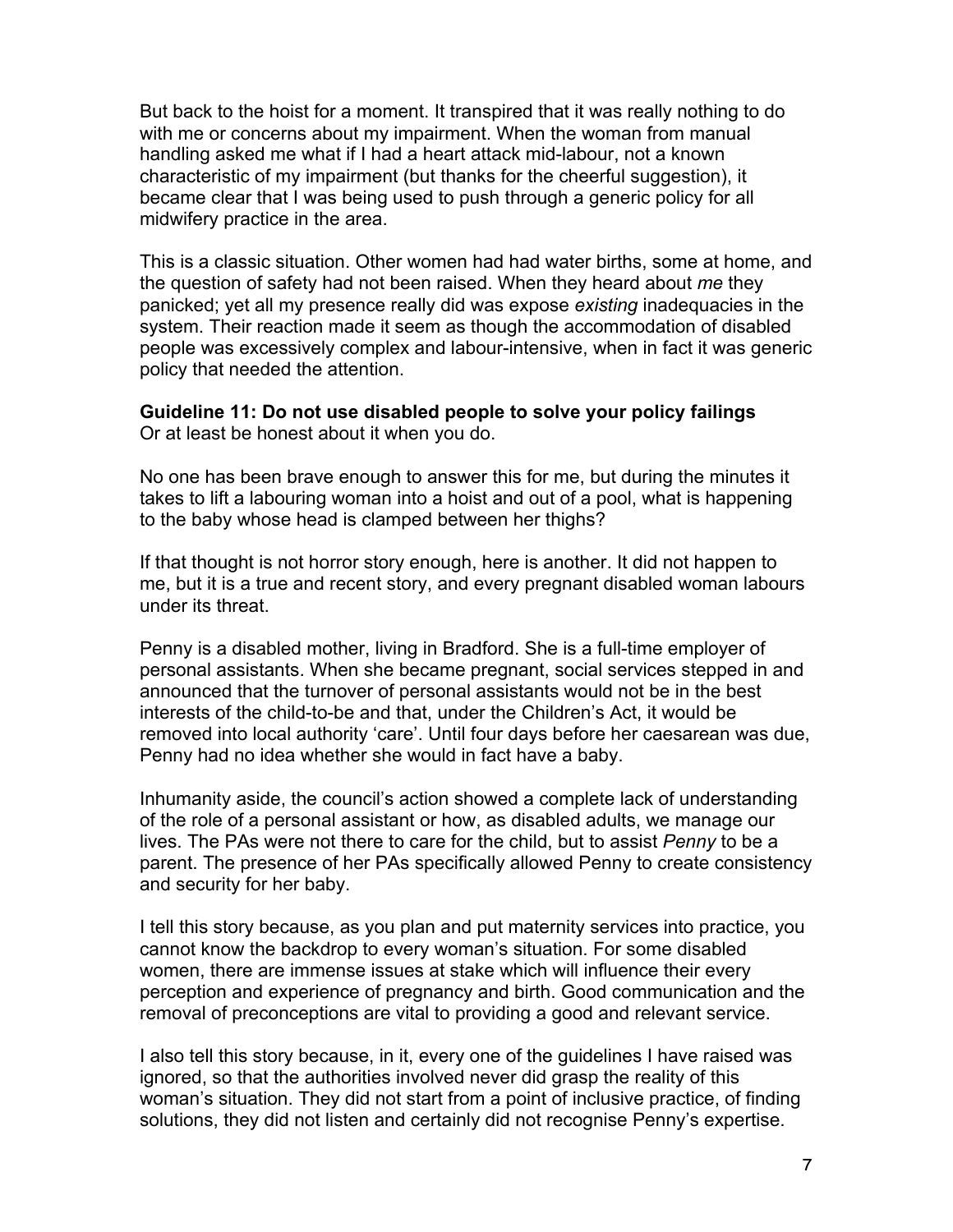Penny's tale is not just a question of can I keep my baby, but an example of how official services can create profound vulnerability, dependency and trauma. That service agency, like every other, chose the route it took.

As you continue your work in maternity services and in the lives of the individuals who use them, you too choose what route to take. You can opt for a route that causes vulnerability, dependency and trauma, that turns every pregnant disabled woman into a problem or a phenomenon. But, equally, you can choose to work in a way that supports those same women simply to be pregnant.

<sup>.&</sup>lt;br>i <sup>i</sup> Since December 1996, the DDA has made it unlawful for providers of goods, services and facilities to discriminate against members of the public on grounds of disability. From January 2004, it will be unlawful for providers to fail to make reasonable adjustments to overcome physical barriers to access.

 $2$  For an excellent discussion of the implications of prenatal testing for disabled people, see Bailey R. (1996) Prenatal Testing and the Prevention of Impairment. J Morris (Ed) *Encounters with Strangers*. Women's Press: 143-167.

<sup>3</sup> Ironically, I have since met a disabled woman who *needed* a hoist during her labour but was told the health authority did not have any – such is the arbitrariness of discrimination.